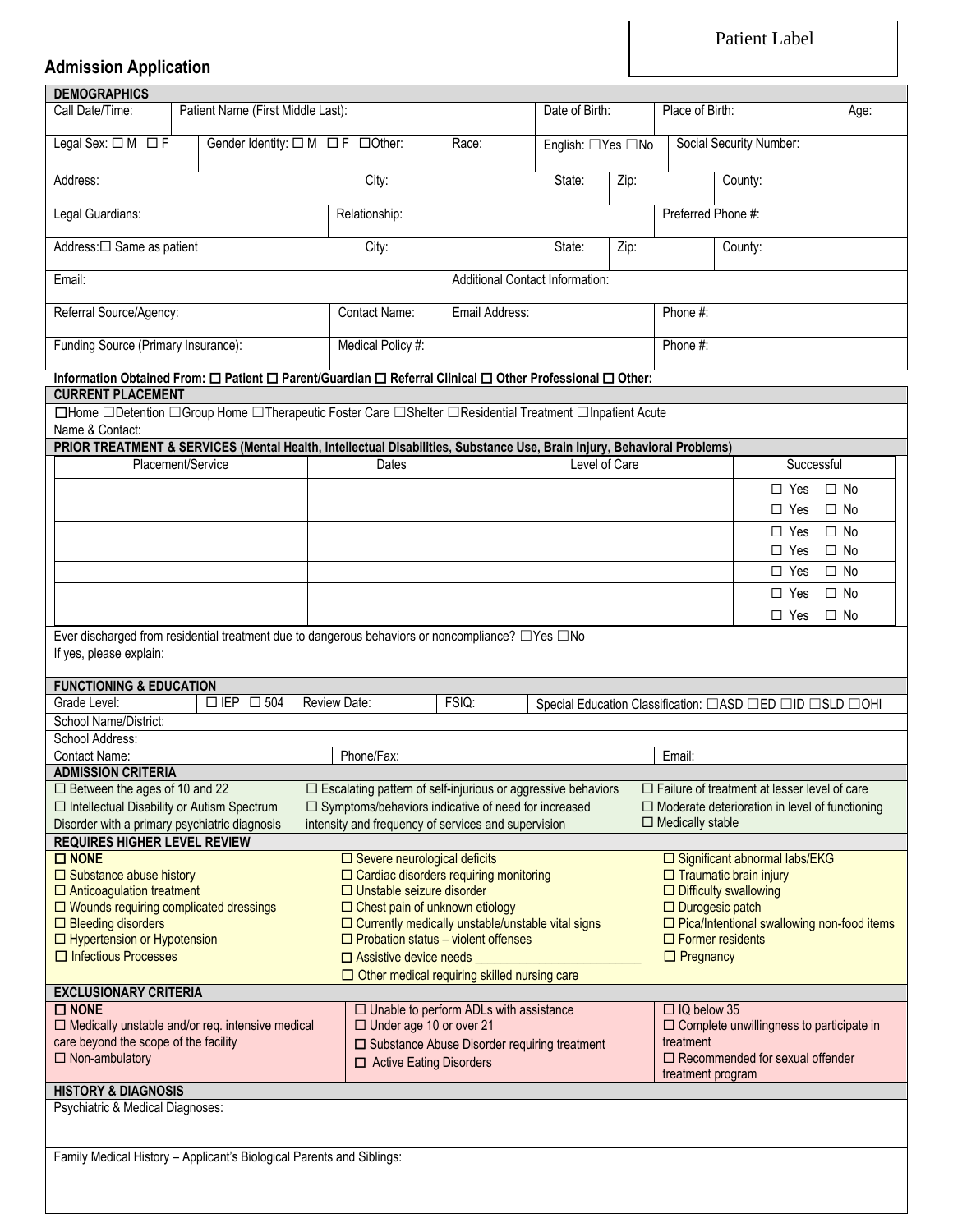Patient Label

## **Admission Application**

| <b>SOCIAL &amp; DEVELOPMENTAL HISTORY</b>              |                                   |                                                                                                                                       |                                          |                                          |
|--------------------------------------------------------|-----------------------------------|---------------------------------------------------------------------------------------------------------------------------------------|------------------------------------------|------------------------------------------|
| Available for Family Therapy:                          |                                   | Parent/Legal Guardian (First Middle Last):                                                                                            |                                          | $\square$ DSS                            |
| $\Box$ Yes $\Box$ No                                   |                                   |                                                                                                                                       |                                          | □ Termination of Parental Rights         |
| Preferred Phone:                                       |                                   | Secondary Phone:                                                                                                                      | Email:                                   |                                          |
|                                                        |                                   |                                                                                                                                       |                                          |                                          |
| Brief Description of Family Relationships:             |                                   |                                                                                                                                       |                                          |                                          |
|                                                        |                                   |                                                                                                                                       |                                          |                                          |
|                                                        |                                   |                                                                                                                                       |                                          |                                          |
|                                                        |                                   |                                                                                                                                       |                                          |                                          |
| Developmental Milestone and History:                   |                                   |                                                                                                                                       |                                          |                                          |
|                                                        |                                   |                                                                                                                                       |                                          |                                          |
|                                                        |                                   |                                                                                                                                       |                                          |                                          |
|                                                        |                                   |                                                                                                                                       |                                          |                                          |
|                                                        |                                   |                                                                                                                                       |                                          |                                          |
|                                                        |                                   |                                                                                                                                       |                                          |                                          |
| Mental Health, Emotional, and Psychological Behaviors: |                                   |                                                                                                                                       |                                          |                                          |
|                                                        |                                   |                                                                                                                                       |                                          |                                          |
|                                                        |                                   |                                                                                                                                       |                                          |                                          |
|                                                        |                                   |                                                                                                                                       |                                          |                                          |
|                                                        |                                   |                                                                                                                                       |                                          |                                          |
|                                                        |                                   |                                                                                                                                       |                                          |                                          |
| Strengths:                                             |                                   |                                                                                                                                       |                                          |                                          |
|                                                        |                                   |                                                                                                                                       |                                          |                                          |
|                                                        |                                   |                                                                                                                                       |                                          |                                          |
|                                                        |                                   |                                                                                                                                       |                                          |                                          |
|                                                        |                                   |                                                                                                                                       |                                          |                                          |
| Areas of Concern:                                      |                                   |                                                                                                                                       |                                          |                                          |
|                                                        |                                   |                                                                                                                                       |                                          |                                          |
|                                                        |                                   |                                                                                                                                       |                                          |                                          |
|                                                        |                                   |                                                                                                                                       |                                          |                                          |
|                                                        |                                   | Current Legal Involvement □ Yes □ No - If yes, please describe all current and pending charges:                                       |                                          |                                          |
|                                                        |                                   |                                                                                                                                       |                                          |                                          |
|                                                        |                                   |                                                                                                                                       |                                          |                                          |
|                                                        |                                   |                                                                                                                                       |                                          |                                          |
| <b>MEDICAL HISTORY</b>                                 |                                   |                                                                                                                                       |                                          |                                          |
|                                                        |                                   |                                                                                                                                       |                                          |                                          |
|                                                        |                                   |                                                                                                                                       |                                          |                                          |
| Medications (Prescription & Non Prescription):         |                                   |                                                                                                                                       |                                          |                                          |
|                                                        | <b>Current Medication/Dosage:</b> |                                                                                                                                       | Please list any Ineffective Medications: |                                          |
|                                                        |                                   |                                                                                                                                       |                                          |                                          |
|                                                        |                                   |                                                                                                                                       |                                          |                                          |
|                                                        |                                   |                                                                                                                                       |                                          |                                          |
|                                                        |                                   |                                                                                                                                       |                                          |                                          |
|                                                        |                                   |                                                                                                                                       |                                          |                                          |
|                                                        |                                   |                                                                                                                                       |                                          |                                          |
|                                                        |                                   |                                                                                                                                       |                                          |                                          |
|                                                        |                                   |                                                                                                                                       |                                          |                                          |
|                                                        |                                   | Please list any additional medications taken over the 6 months prior to admission to include prescription and non-prescription drugs. |                                          |                                          |
|                                                        |                                   |                                                                                                                                       |                                          |                                          |
|                                                        |                                   |                                                                                                                                       |                                          |                                          |
| Allergies (Food, Drug, or Environmental):              |                                   |                                                                                                                                       |                                          |                                          |
|                                                        | Allergen                          |                                                                                                                                       | Reaction                                 |                                          |
|                                                        |                                   |                                                                                                                                       |                                          |                                          |
|                                                        |                                   |                                                                                                                                       |                                          |                                          |
|                                                        |                                   |                                                                                                                                       |                                          |                                          |
|                                                        |                                   |                                                                                                                                       |                                          |                                          |
|                                                        |                                   |                                                                                                                                       |                                          |                                          |
| Nutritional Requirements (Special Diet etc.)           |                                   |                                                                                                                                       |                                          |                                          |
|                                                        |                                   |                                                                                                                                       |                                          |                                          |
|                                                        |                                   |                                                                                                                                       |                                          |                                          |
|                                                        |                                   |                                                                                                                                       |                                          |                                          |
|                                                        |                                   |                                                                                                                                       |                                          |                                          |
| Continence:                                            |                                   | Enuresis (Wetting): □ No □ Day □ Night                                                                                                |                                          | Encopresis (Soiling): □ No □ Day □ Night |
|                                                        |                                   | Immunization: Submission of full list of current immunizations as required for all school age youth in the Commonwealth of Virginia.  |                                          |                                          |
| Please attach full list of current immunizations.      |                                   |                                                                                                                                       |                                          |                                          |
|                                                        |                                   | Has patient completed all required immunizations? $\Box$ Yes $\Box$ No                                                                |                                          |                                          |
|                                                        |                                   |                                                                                                                                       |                                          |                                          |
|                                                        |                                   |                                                                                                                                       |                                          |                                          |
|                                                        |                                   |                                                                                                                                       |                                          |                                          |
| Dental:                                                |                                   |                                                                                                                                       |                                          |                                          |
| <b>Current Dentist:</b><br>Phone Number:               |                                   |                                                                                                                                       |                                          |                                          |